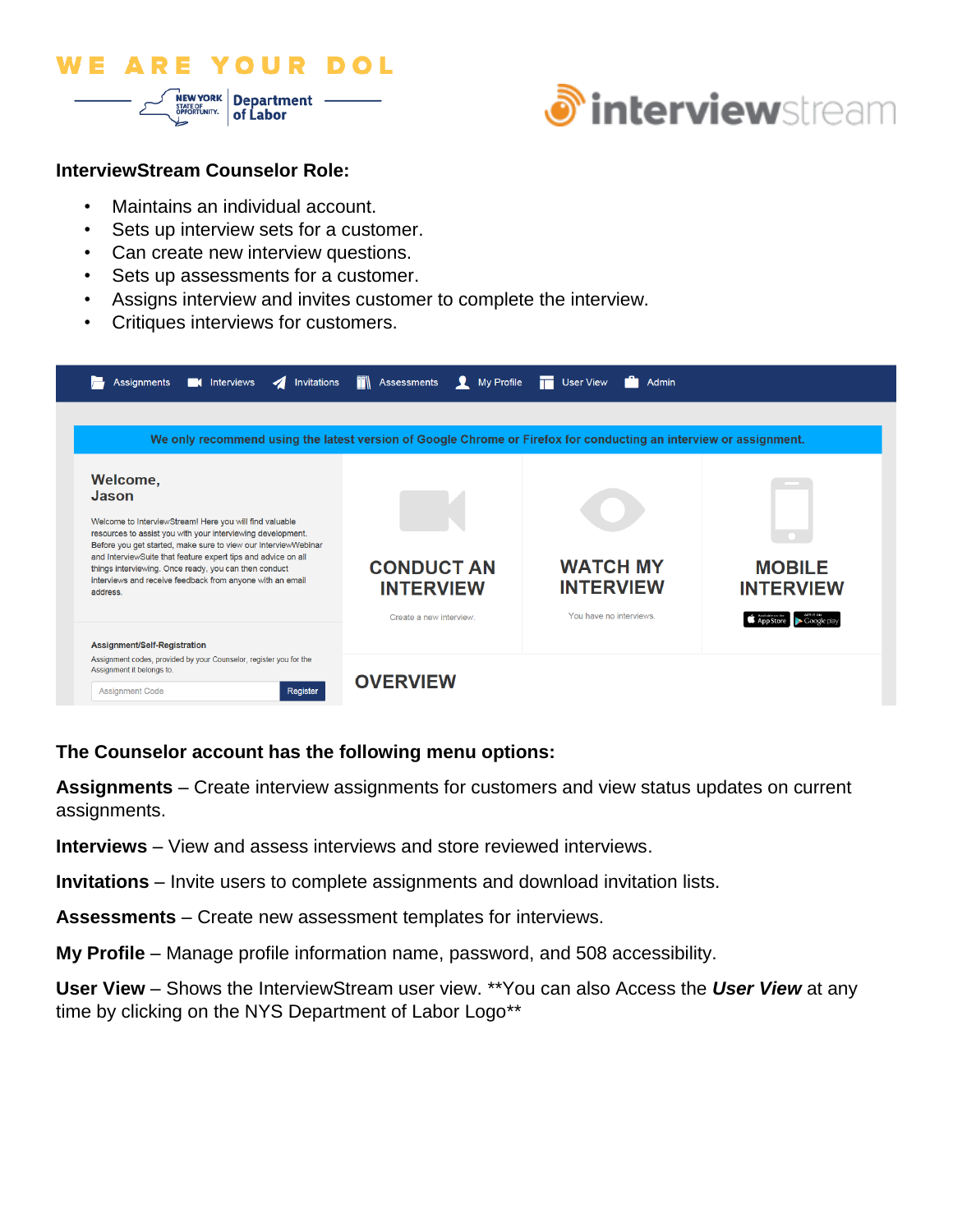# **Counselor Role – Create New Assignment**

1. From the Assignments tab select "Create New Assignment"

| <b>ASSIGNMENTS</b>      |                                                        |                   |                              |                      |                             |               |                      |                |
|-------------------------|--------------------------------------------------------|-------------------|------------------------------|----------------------|-----------------------------|---------------|----------------------|----------------|
| Show Active & Archived? |                                                        |                   | <b>CREATE NEW ASSIGNMENT</b> |                      | <b>CREATE NEW COUNSELOR</b> | <b>SEARCH</b> | <b>RESET FILTERS</b> | <b>EXPORT*</b> |
|                         |                                                        |                   |                              |                      |                             |               |                      |                |
| KEY:<br>Assignment      | NA = NO ACTIVITY ST = STARTED CO = COMPLETED<br>Due DT | △ Due DT Timezone | <b>Assignment Code</b>       | <b>Invited</b>       | <b>NA</b><br><b>ST</b>      | <b>CO</b>     |                      |                |
|                         |                                                        |                   |                              |                      |                             |               |                      |                |
|                         |                                                        |                   | ecTnRBg5GZXT                 | $\blacktriangleleft$ | $\bullet$                   |               | 10 区 空 日             |                |

2. In the "Create an Assignment" page, fill out the required information, then select "Next"

| Name                                        |              |
|---------------------------------------------|--------------|
| Sample Assignment                           |              |
| <b>Description</b>                          |              |
| Counselor Training                          |              |
| Due Date (EST)                              |              |
| 02/28/2017 12:00 AM                         |              |
| Intro Video                                 |              |
| InterviewStream Default Video               | $\star$      |
| $Q \equiv$                                  |              |
|                                             |              |
| Outro Video                                 |              |
| InterviewStream Default Video<br>$Q \equiv$ | $\pi$        |
|                                             |              |
| <b>Assessment Template</b>                  |              |
| InterviewStream Assessment                  | $_{\rm w}$   |
| $\mathsf{Q}$                                |              |
| Select a Background Image.                  |              |
| Advertising                                 | $\pmb{\tau}$ |
|                                             |              |
|                                             | NEXT +       |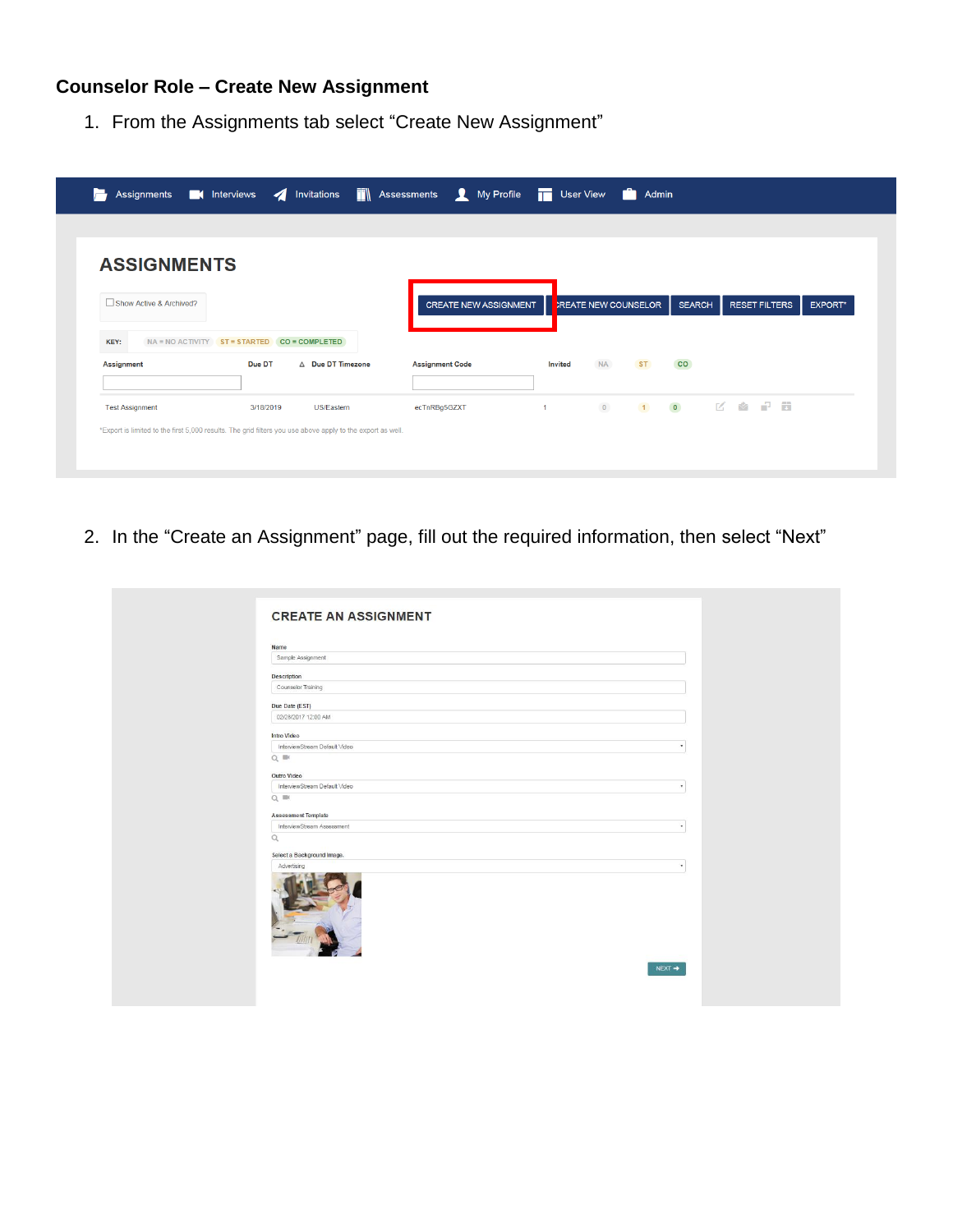3. Select the questions you want to add to the interview from the Question Library

| <b>Question Library</b>                                | <b>Selected Questions</b>                                          |
|--------------------------------------------------------|--------------------------------------------------------------------|
| <b>Search Questions</b><br>$\alpha$<br>Search          |                                                                    |
| <b>Clear Search</b><br><b>Administrative Assistant</b> |                                                                    |
| <b>Automotive Tech</b>                                 |                                                                    |
| <b>Business</b>                                        |                                                                    |
| Business / Consulting / Business/Market Valuation      |                                                                    |
| <b>Business / Consulting / Case Question</b>           |                                                                    |
| <b>Business / Consulting / Client Skills</b>           |                                                                    |
| <b>Business / Consulting / Consulting General</b>      | $\leftarrow$ PREVIOUS<br><b>RECORD/MANAGE QUESTIONS</b><br>$NET +$ |
| <b>Business / Economics</b>                            |                                                                    |
| <b>Business / Energy / Corporate Strategy</b>          |                                                                    |

4. Select the category and the question. To add the question, you can either select the plus icon or drag and drop the question into the "Selected Questions" section.

| <b>Question Library</b>                                                          |                     | <b>Selected Questions</b>                                               |                   |
|----------------------------------------------------------------------------------|---------------------|-------------------------------------------------------------------------|-------------------|
| <b>Search Questions</b><br>Search                                                | $\alpha$            | In your words what does our mission statement mean?                     | $2\mathcal{E}$    |
|                                                                                  | <b>Clear Search</b> | Response Type Video                                                     |                   |
| <b>Administrative Assistant</b>                                                  |                     | Retries Unlimited<br>Time Limit 2 minutes v                             |                   |
| <b>Automotive Tech</b>                                                           |                     | Tell me about a time you developed a strategy.<br>Response Type Video v | 20 <sup>2</sup>   |
| <b>Business</b>                                                                  |                     | Retries Unlimited<br>Time Limit 2 minutes v                             |                   |
| In your words what does our mission statement mean?                              | Q                   |                                                                         |                   |
| Tell me about a time you developed a strategy.                                   |                     |                                                                         |                   |
| Were you responsible for processing expense reports? How were<br>they completed? |                     |                                                                         |                   |
| What division or brand would you like to work on and why?                        | $Q$ $Q$             | RECORD/MANAGE QUESTIONS<br>$\leftarrow$ PREMOUS                         | $NET \rightarrow$ |
| What is the most interesting trend in technology right now?                      | Q                   |                                                                         |                   |
| What is your favorite start up right now?                                        | Q                   |                                                                         |                   |
| What trends have you seen in the industry in our category?                       | Q                   |                                                                         |                   |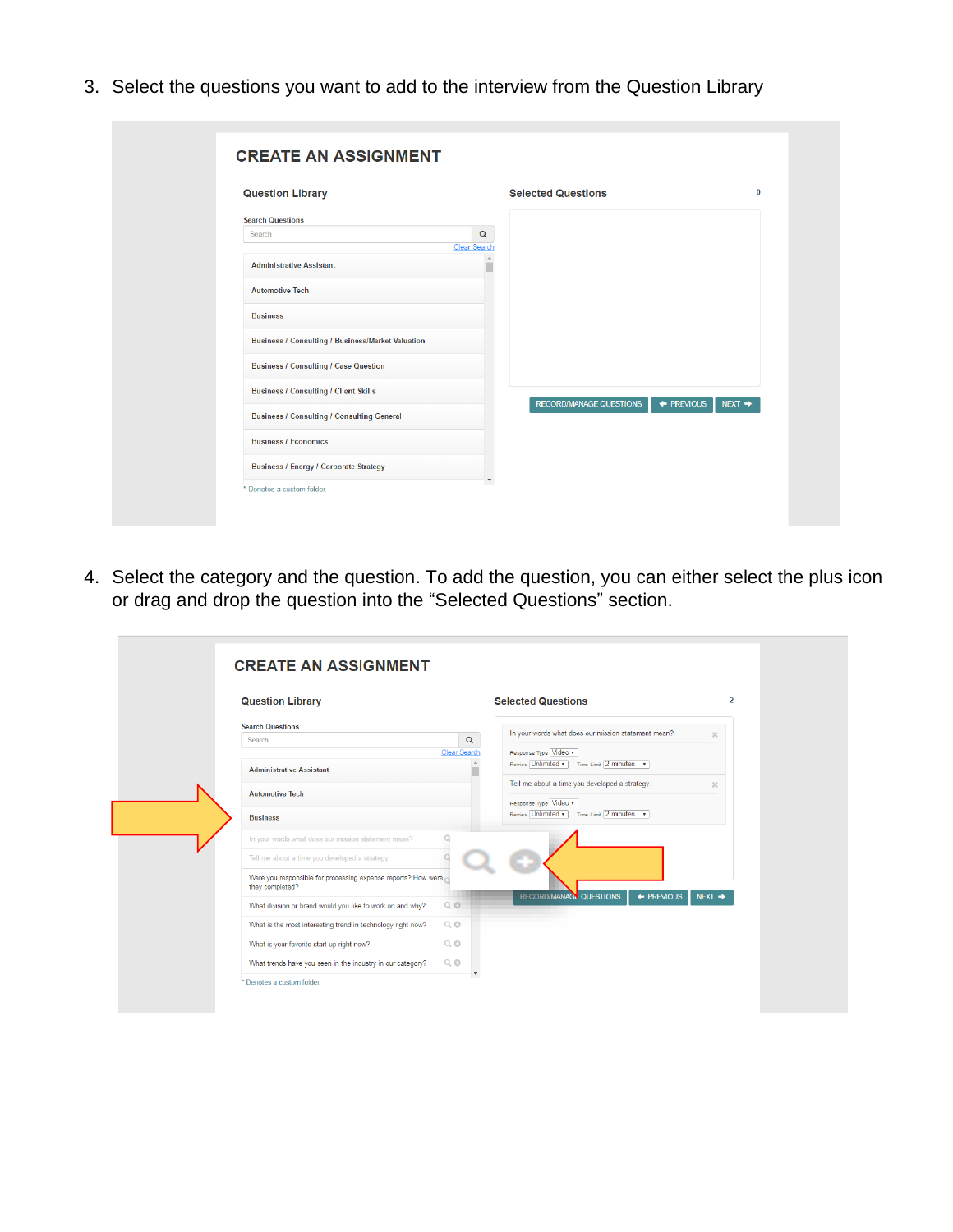You can also record new questions if you have a webcam or create text-based questions by selecting "Record/Manage Questions"

| <b>Question Library</b>                                  |                                           | <b>Selected Questions</b>             | $\mathbf 0$ |
|----------------------------------------------------------|-------------------------------------------|---------------------------------------|-------------|
| <b>Search Questions</b>                                  |                                           |                                       |             |
| Search                                                   | $\alpha$                                  |                                       |             |
| <b>Administrative Assistant</b>                          | <b>Clear Search</b><br>$\curvearrowright$ |                                       |             |
| <b>Automotive Tech</b>                                   |                                           |                                       |             |
| <b>Business</b>                                          |                                           |                                       |             |
| <b>Business / Consulting / Business/Market Valuation</b> |                                           |                                       |             |
| <b>Business / Consulting / Case Question</b>             |                                           |                                       |             |
| <b>Business / Consulting / Client Skills</b>             |                                           | RECORD/MANAGE QUESTIONS<br>← PREVIOUS | NEXT        |
| <b>Business / Consulting / Consulting General</b>        |                                           |                                       |             |
| <b>Business / Economics</b>                              |                                           |                                       |             |
| <b>Business / Energy / Corporate Strategy</b>            |                                           |                                       |             |

The "Manage Custom Questions" options will display. From here, you can create a new folder and either record a new question or create a text-based question.

| г<br><b>Folders</b> |                      | <b>Recorded Questions</b> | $\overline{2}$      |
|---------------------|----------------------|---------------------------|---------------------|
|                     |                      |                           |                     |
|                     |                      |                           |                     |
|                     |                      |                           |                     |
|                     |                      |                           |                     |
|                     |                      |                           |                     |
|                     |                      |                           |                     |
|                     |                      |                           |                     |
|                     |                      |                           |                     |
|                     | <b>CREATE FOLDER</b> | <b>RECORD QUESTION</b>    | ADD A TEXT QUESTION |
|                     |                      |                           |                     |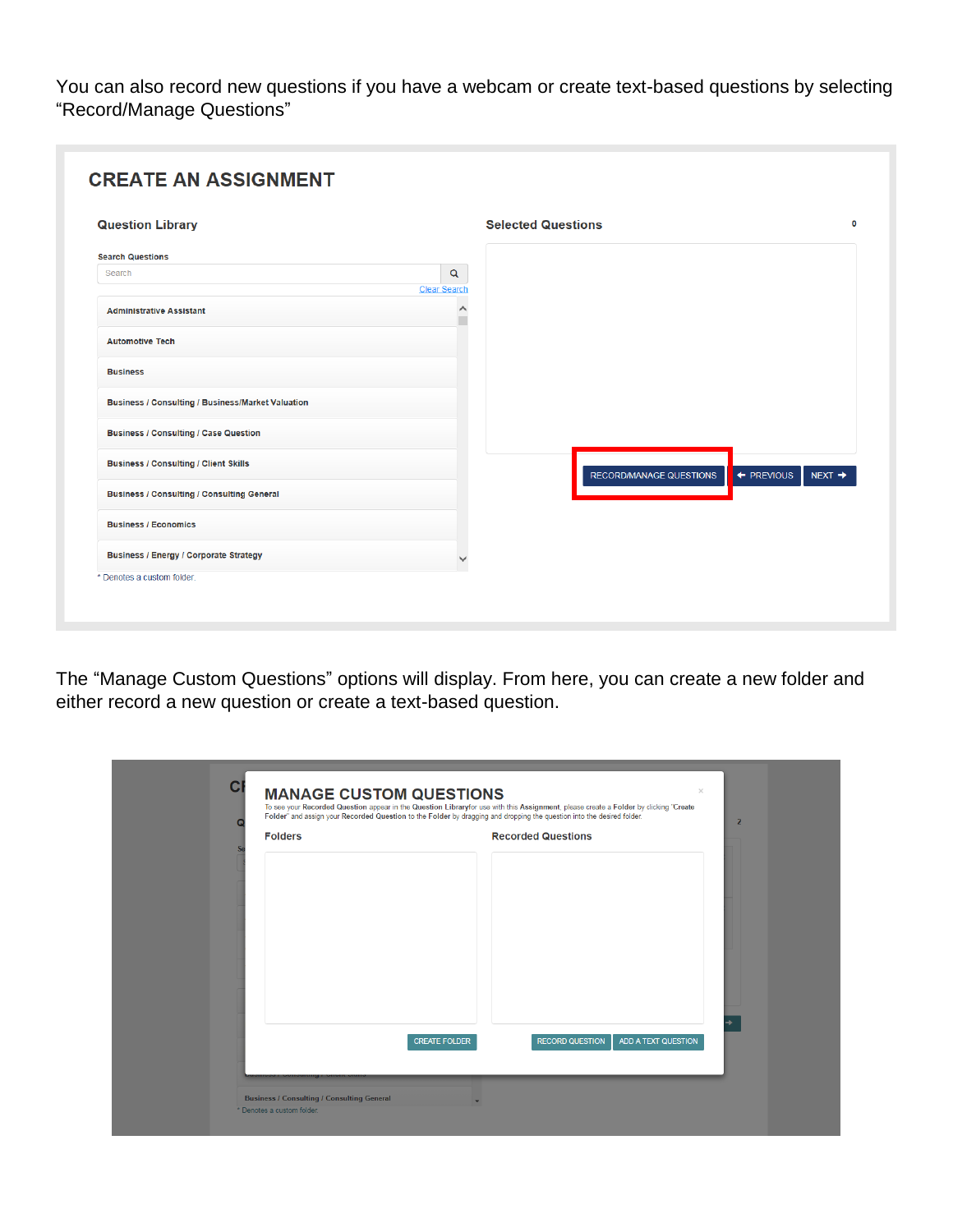5. After you have selected all your interview questions, you will be on the "Create an Assignment" page. From here, you can either email the assignment to the customer(s) or you can allow customers to register with an Assignment Code. You can also choose to receive an email when every user completes an interview. Once you have completed the fields, select "Create".

| Message to Recipients (Type a message below.)                                                                                                                                                                                                                                                                                                                                                                                                                                                                                                                                                                                                             | Characters remaining: 600 |
|-----------------------------------------------------------------------------------------------------------------------------------------------------------------------------------------------------------------------------------------------------------------------------------------------------------------------------------------------------------------------------------------------------------------------------------------------------------------------------------------------------------------------------------------------------------------------------------------------------------------------------------------------------------|---------------------------|
| This message will be added to the emails sent to each recipient.                                                                                                                                                                                                                                                                                                                                                                                                                                                                                                                                                                                          |                           |
| Recipient's E-mail(s) (Hit enter after each email, one address per line.)                                                                                                                                                                                                                                                                                                                                                                                                                                                                                                                                                                                 |                           |
| Participant email addresses, one address per line.<br>Or select a csv file populated with just the emails<br>Upload a comma delimited file (CSV) here that contains a list of email address. You can convert an Excel<br>spreadsheet with a list of emails to a CSV, by clicking "Save As" and choosing the "CSV" file type as shown below.<br>Click here to download a sample of what the Excel file should look like before saving as a CSV.<br>Save as type: Excel Workbook ("also)<br>Excel Workbook (*.xlsx)<br>Authors: Excel Macro-Enabled Workbook (*.alsm)<br>Excel Binary Workbook ("alsb)<br>Excel 97-2003 Workbook ("ads)<br>XMI Data (" yml) |                           |
| Microsoft Excel SAINS Workbook (*38)<br>Hide Folders                                                                                                                                                                                                                                                                                                                                                                                                                                                                                                                                                                                                      |                           |
| Choose File No file chosen                                                                                                                                                                                                                                                                                                                                                                                                                                                                                                                                                                                                                                |                           |
| Check to allow Users to self-register if they provide the correct Assignment code.                                                                                                                                                                                                                                                                                                                                                                                                                                                                                                                                                                        |                           |
| Check to receive an email for every User that completes an interview.                                                                                                                                                                                                                                                                                                                                                                                                                                                                                                                                                                                     |                           |

6. The new assignment will be available in your assignments list. You can view the Assignment Code next to the due date for the assignment.

| <b>ASSIGNMENTS</b>                                                                                                        |                                 |                   |                        |                              |                |                             |               |                      |                |
|---------------------------------------------------------------------------------------------------------------------------|---------------------------------|-------------------|------------------------|------------------------------|----------------|-----------------------------|---------------|----------------------|----------------|
| Show Active & Archived?                                                                                                   |                                 |                   |                        | <b>CREATE NEW ASSIGNMENT</b> |                | <b>CREATE NEW COUNSELOR</b> | <b>SEARCH</b> | <b>RESET FILTERS</b> | <b>EXPORT*</b> |
| KEY:<br>$NA = NO$ $ACTIVITY$                                                                                              | $ST = STARTED$ $CO = COMPLETED$ |                   |                        |                              |                |                             |               |                      |                |
| <b>Assignment</b>                                                                                                         | Due DT                          | A Due DT Timezone | <b>Assignment Code</b> |                              | <b>Invited</b> | <b>NA</b><br><b>ST</b>      | <b>CO</b>     |                      |                |
| <b>Test Assignment</b><br>*Export is limited to the first 5,000 results. The grid filters you use above apply to the expo | 3/18/2019                       | US/Eastern        |                        | CJ0y3d9WeGrR                 |                | 1                           |               |                      |                |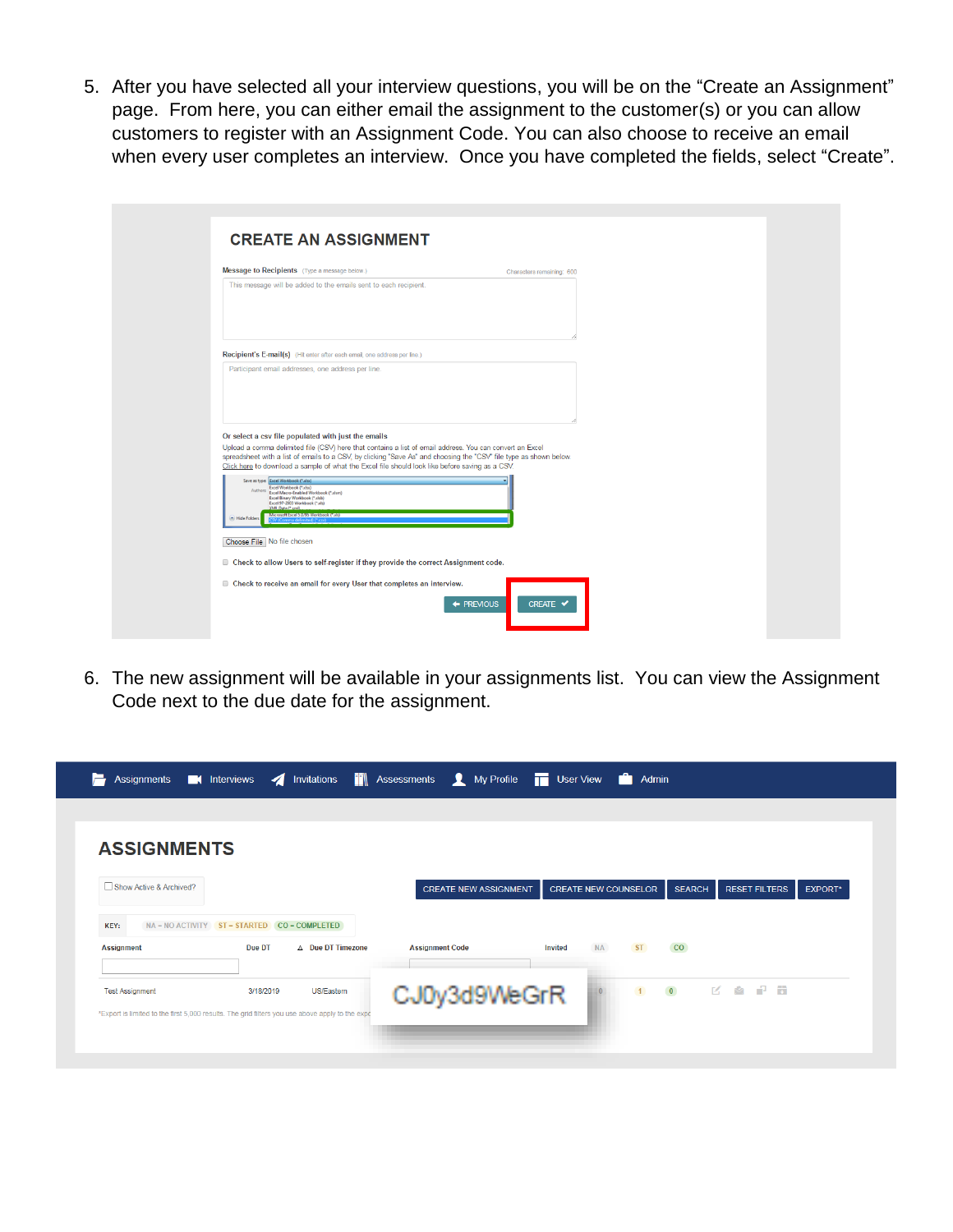### **Counselor Role – Assignment Interviews**

1. When a customer completes an interview, it will be available to view from the Assignment Interviews tab. To review the assignment, select the User's name. Once the assignment is reviewed, check the box next to the name to mark it as reviewed.

| Е                            |              |                       | Assignments <b>and Interviews A</b> Invitations <b>N</b> Assessments <b>Q</b> My Profile <b>To User View Community</b> Admin |                        |               |                                        |                 |
|------------------------------|--------------|-----------------------|------------------------------------------------------------------------------------------------------------------------------|------------------------|---------------|----------------------------------------|-----------------|
|                              |              |                       |                                                                                                                              |                        |               |                                        |                 |
| <b>ASSIGNMENT INTERVIEWS</b> |              |                       |                                                                                                                              |                        |               |                                        |                 |
| --- ALL Assignments ---      |              |                       |                                                                                                                              |                        | $\checkmark$  | □ Not Marked Reviewed □ Self Assessed? |                 |
| <b>First Name</b>            |              |                       | Last Name                                                                                                                    |                        | <b>SEARCH</b> | <b>RESET FILTERS</b>                   | EXPORT*         |
| <b>Created After</b>         | $\checkmark$ | <b>Created Before</b> | <b>Email Address</b><br>$\checkmark$                                                                                         |                        |               |                                        |                 |
| <b>Name</b>                  |              | <b>Assignment</b>     | <b>Fmail</b>                                                                                                                 | <b>Completion Date</b> |               | <b>Timezone</b>                        |                 |
| Jaden Gibsor                 |              |                       | Interview Training                                                                                                           | jadengib93@msu.edu     |               |                                        | 5/21/14 4:34 PM |

2. You can begin your assessment by viewing the interview answers. You can view an answer by selecting the question on the right-hand side. You can use the Filler Word counter and post comments to each answer.

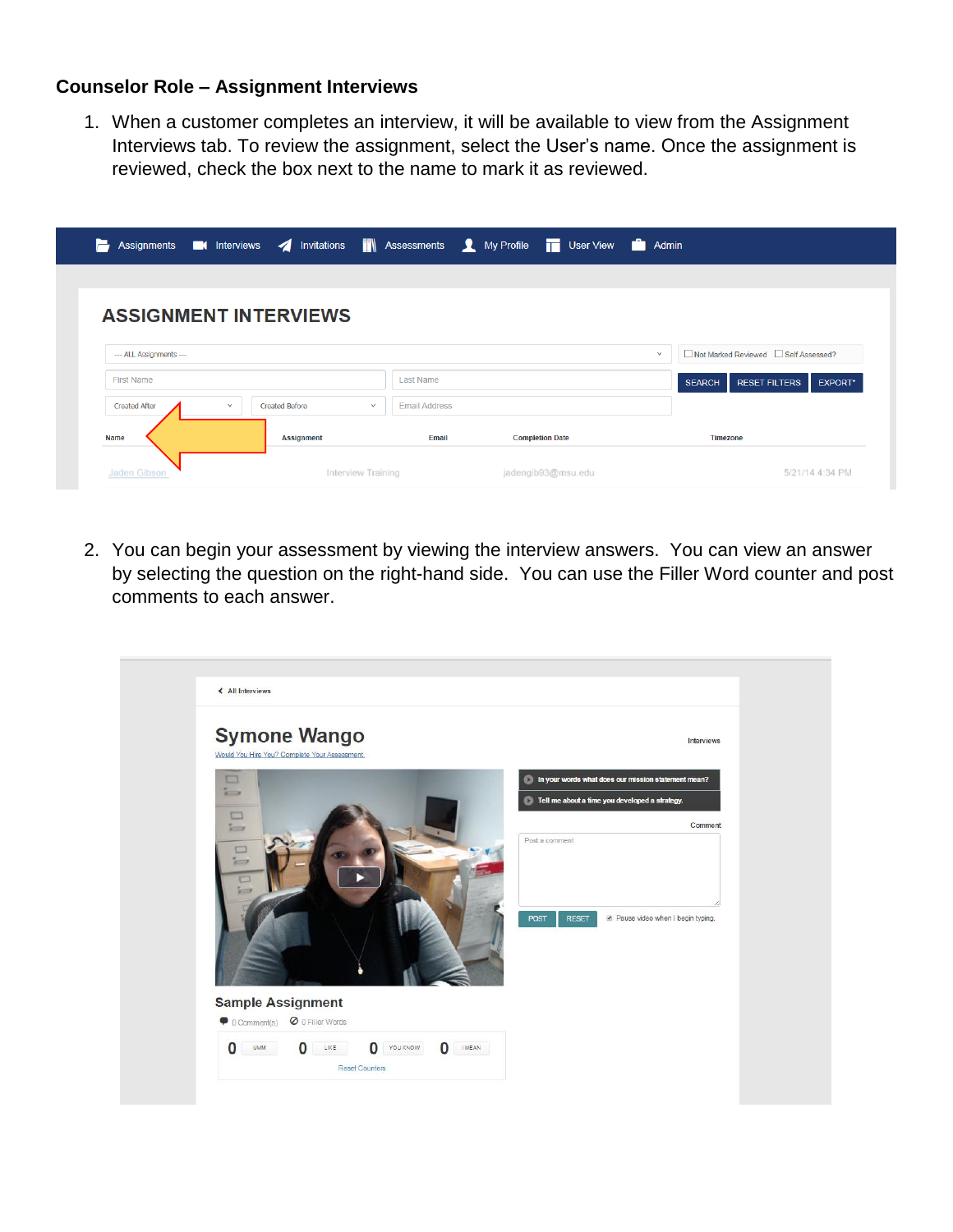3. Below the recorded interview answers is the assessment that is associated with the interview. Fill out the fields and then select "Save My Assessment" at the bottom of the page. The assessment will then be sent to the customer.

| <b>My Role</b><br>Assessments<br>Select an Assessment<br>Coursetor<br>$\boldsymbol{\pi}$<br>Select a rating<br>$\,$<br>Select a rating<br>$\overline{\phantom{a}}$<br>Select a rating<br>$\bar{z}$<br>Select a rating<br>$\sim$<br>Select a rating<br>Select a rating<br>$\alpha$<br>Select a rating<br>Select a rating<br>Select a rating<br>Select a rating<br>$\alpha$<br>Select a rating<br>$\scriptstyle\rm s$<br>Select a rating<br>$\bar{z}$<br>Select a rating<br>$\scriptstyle\rm s$ | OTHER<br><b>SELF</b> | <b>SUMMARY</b> |
|-----------------------------------------------------------------------------------------------------------------------------------------------------------------------------------------------------------------------------------------------------------------------------------------------------------------------------------------------------------------------------------------------------------------------------------------------------------------------------------------------|----------------------|----------------|
|                                                                                                                                                                                                                                                                                                                                                                                                                                                                                               |                      |                |
| II Submit Anonymously?<br>Non-Verbal Communication<br>Eye contact<br>Upright posture<br><b>Friendly demeanor</b><br>Self confidence<br>Verbal Communication<br>Message content<br>Filler words (ummlike)<br>Responses clear & concise<br>Emphasize strengths<br>Proper grammar / avoids slang<br>Convey decision making ability<br>Others                                                                                                                                                     |                      |                |
|                                                                                                                                                                                                                                                                                                                                                                                                                                                                                               |                      |                |
|                                                                                                                                                                                                                                                                                                                                                                                                                                                                                               |                      |                |
|                                                                                                                                                                                                                                                                                                                                                                                                                                                                                               |                      |                |
|                                                                                                                                                                                                                                                                                                                                                                                                                                                                                               |                      |                |
|                                                                                                                                                                                                                                                                                                                                                                                                                                                                                               |                      |                |
|                                                                                                                                                                                                                                                                                                                                                                                                                                                                                               |                      |                |
|                                                                                                                                                                                                                                                                                                                                                                                                                                                                                               |                      |                |
|                                                                                                                                                                                                                                                                                                                                                                                                                                                                                               |                      |                |
|                                                                                                                                                                                                                                                                                                                                                                                                                                                                                               |                      |                |
|                                                                                                                                                                                                                                                                                                                                                                                                                                                                                               |                      |                |
|                                                                                                                                                                                                                                                                                                                                                                                                                                                                                               |                      |                |
|                                                                                                                                                                                                                                                                                                                                                                                                                                                                                               |                      |                |
|                                                                                                                                                                                                                                                                                                                                                                                                                                                                                               |                      |                |
| Answer the question / stick to the subject<br>Ability to describe past experience<br>Focus on ability to learn quickly                                                                                                                                                                                                                                                                                                                                                                        |                      |                |
|                                                                                                                                                                                                                                                                                                                                                                                                                                                                                               |                      |                |
|                                                                                                                                                                                                                                                                                                                                                                                                                                                                                               |                      |                |
|                                                                                                                                                                                                                                                                                                                                                                                                                                                                                               |                      |                |
|                                                                                                                                                                                                                                                                                                                                                                                                                                                                                               |                      |                |
| <b>Assessment Comment</b><br>Comment                                                                                                                                                                                                                                                                                                                                                                                                                                                          |                      |                |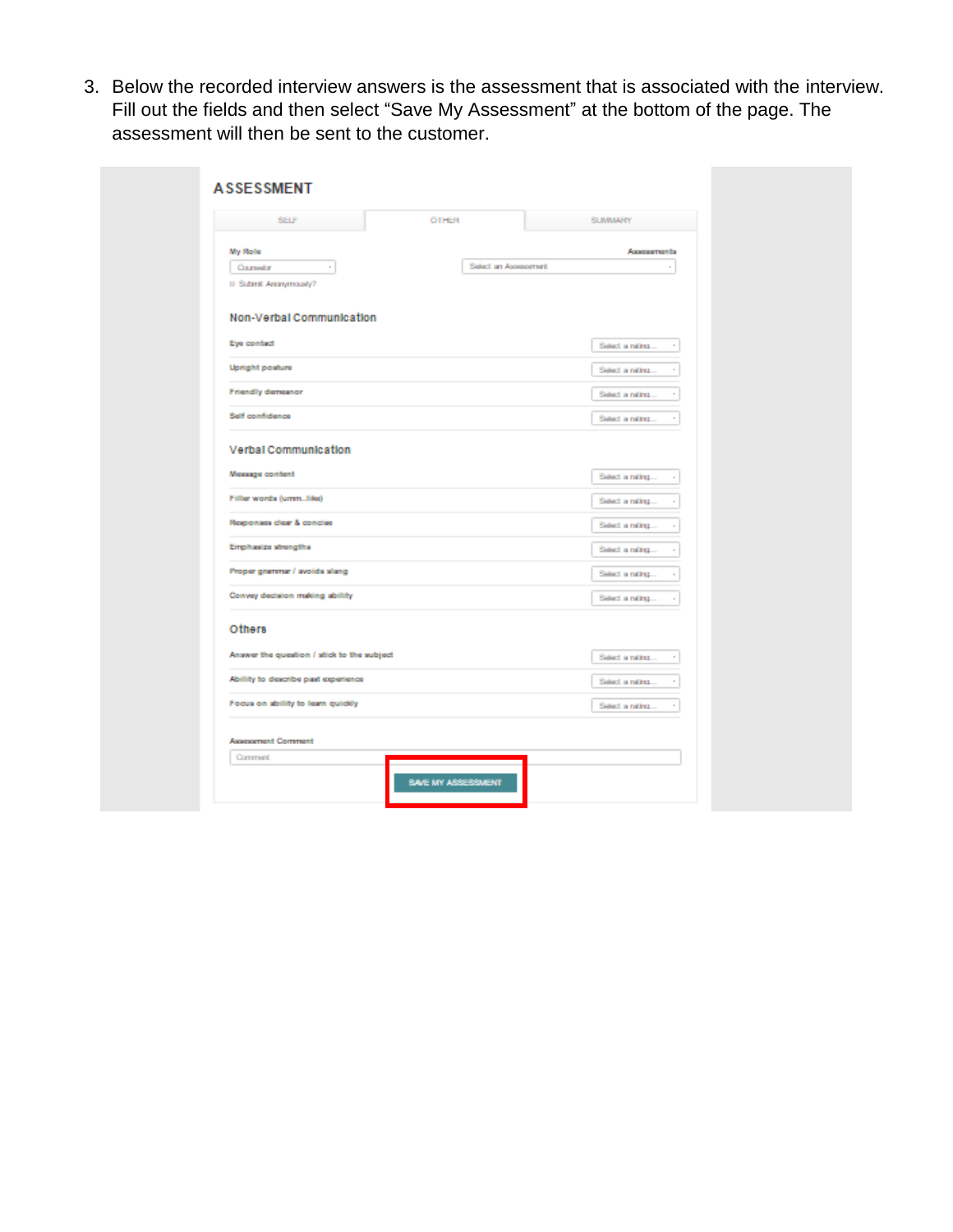## **Counselor Role – Assignment Invitations**

1. From the Invitations tab you can export, edit, resend, or delete invitations that you send to customers. You can also view the activity that has occurred on the invitations. Select the assignment from the dropdown to manage the invitation.

| <b>ASSIGNMENT INVITATIONS</b><br>Complete<br>Additional information and/or statistics regarding interview links based on the selected filters featured below.<br><b>Link Not Clicked</b><br>Filter grid results for a specific Assignment.<br>Clear all filters<br><b>Started</b><br>Highcharts.com<br><b>RESEND</b><br><b>EXPORT*</b><br><b>SEND NEW INVITATIONS</b><br><b>DELETE</b><br><b>Username</b><br><b>Name</b><br><b>Assignment</b><br><b>Sent</b><br>$\nabla$ Expires<br><b>区 约 命</b><br>П<br>3/18/2019<br>3/11/2019<br>Jason Piacente<br><b>Test Assignment</b><br>*Export is limited to the first 5,000 results. The grid filters you use above apply to the export as well. | Assignments <b>of</b> Interviews / Invitations <b>in Assessments</b> My Profile <b>T</b> User View <b>C</b> Admin |  |  |              |
|-------------------------------------------------------------------------------------------------------------------------------------------------------------------------------------------------------------------------------------------------------------------------------------------------------------------------------------------------------------------------------------------------------------------------------------------------------------------------------------------------------------------------------------------------------------------------------------------------------------------------------------------------------------------------------------------|-------------------------------------------------------------------------------------------------------------------|--|--|--------------|
|                                                                                                                                                                                                                                                                                                                                                                                                                                                                                                                                                                                                                                                                                           |                                                                                                                   |  |  |              |
|                                                                                                                                                                                                                                                                                                                                                                                                                                                                                                                                                                                                                                                                                           |                                                                                                                   |  |  |              |
|                                                                                                                                                                                                                                                                                                                                                                                                                                                                                                                                                                                                                                                                                           |                                                                                                                   |  |  |              |
|                                                                                                                                                                                                                                                                                                                                                                                                                                                                                                                                                                                                                                                                                           |                                                                                                                   |  |  |              |
|                                                                                                                                                                                                                                                                                                                                                                                                                                                                                                                                                                                                                                                                                           |                                                                                                                   |  |  |              |
|                                                                                                                                                                                                                                                                                                                                                                                                                                                                                                                                                                                                                                                                                           |                                                                                                                   |  |  | $\checkmark$ |
|                                                                                                                                                                                                                                                                                                                                                                                                                                                                                                                                                                                                                                                                                           |                                                                                                                   |  |  |              |
|                                                                                                                                                                                                                                                                                                                                                                                                                                                                                                                                                                                                                                                                                           |                                                                                                                   |  |  |              |
|                                                                                                                                                                                                                                                                                                                                                                                                                                                                                                                                                                                                                                                                                           |                                                                                                                   |  |  |              |
|                                                                                                                                                                                                                                                                                                                                                                                                                                                                                                                                                                                                                                                                                           |                                                                                                                   |  |  |              |
|                                                                                                                                                                                                                                                                                                                                                                                                                                                                                                                                                                                                                                                                                           |                                                                                                                   |  |  |              |
|                                                                                                                                                                                                                                                                                                                                                                                                                                                                                                                                                                                                                                                                                           |                                                                                                                   |  |  |              |
|                                                                                                                                                                                                                                                                                                                                                                                                                                                                                                                                                                                                                                                                                           |                                                                                                                   |  |  |              |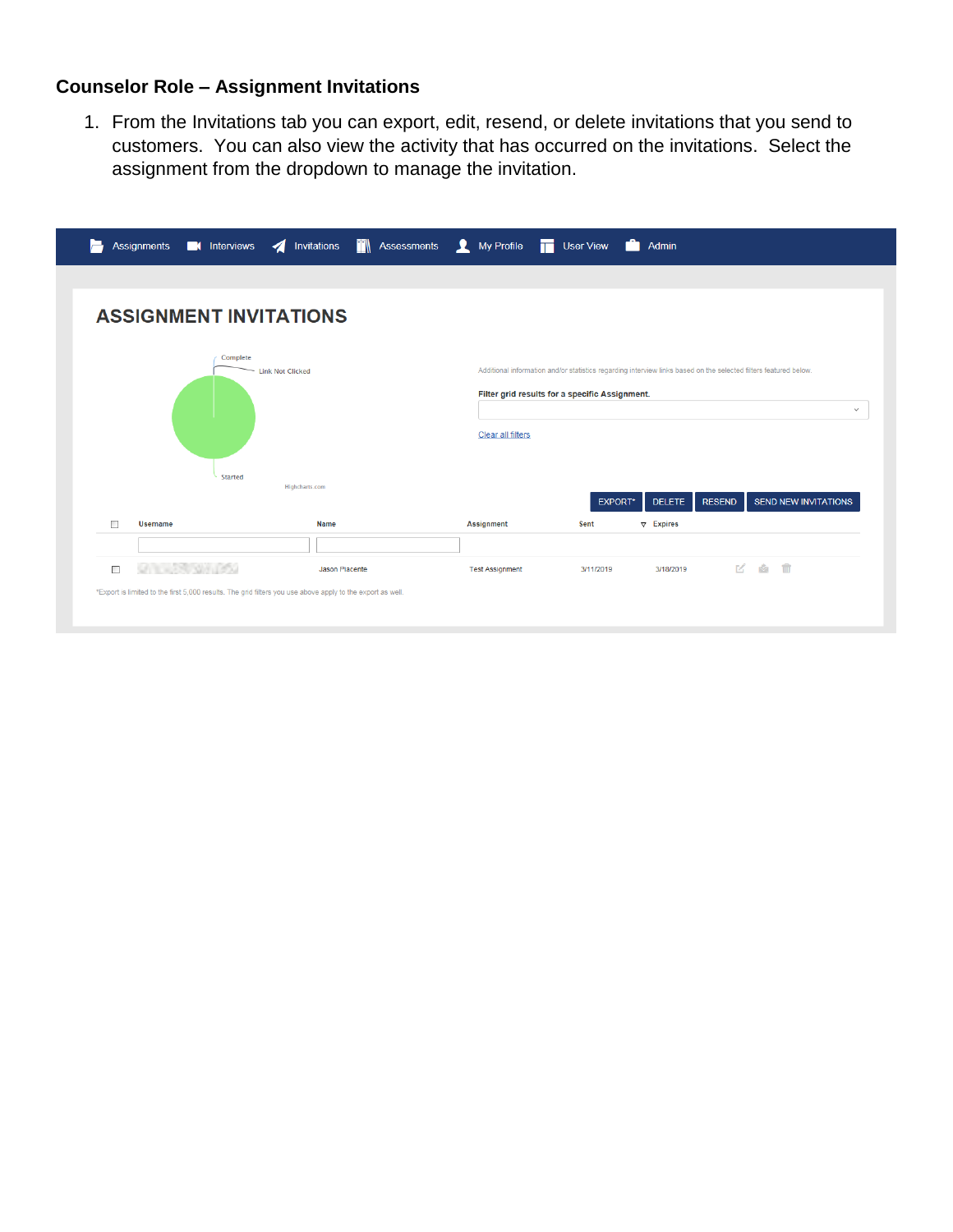## **Counselor Role – Assessment Templates**

1. You can create a new assessment template for an interview from the Assessments tab by selecting "Create New Assessment"

|                            | Assignments <b>on</b> Interviews <b>4</b> Invitations <b>1</b> Assessments <b>1</b> My Profile <b>1</b> User View <b>1</b> Admin |                              |                         |                              |                                                                                                             |  |
|----------------------------|----------------------------------------------------------------------------------------------------------------------------------|------------------------------|-------------------------|------------------------------|-------------------------------------------------------------------------------------------------------------|--|
|                            | <b>ASSESSMENT TEMPLATES</b>                                                                                                      |                              | <b>RESET FILTERS</b>    | <b>CREATE NEW ASSESSMENT</b> | <b>EXPORT*</b>                                                                                              |  |
| <b>Assessment Name</b>     | <b>Location Admin Name</b>                                                                                                       | <b>Create Date</b><br>$\vee$ | <b>Status</b><br>$\vee$ | $\triangle$ Uses             |                                                                                                             |  |
| InterviewStream Assessment | New York State Department of Labor - Division of Employment & Workforce Solutions                                                | 11/6/2015                    | Complete                | 17                           | 命の早の命                                                                                                       |  |
| InterviewStream Assessment | Flushing - Workforce1 Career Center                                                                                              | 12/8/2015                    | Complete                |                              | $\begin{array}{c} \mathbf{a} & \mathbf{b} & \mathbf{c} \\ \mathbf{c} & \mathbf{c} & \mathbf{c} \end{array}$ |  |
| InterviewStream Assessment | Svracuse - CNY Works                                                                                                             | 12/8/2015                    | Complete                |                              | ㅎ 고 ㅇ ㅎ                                                                                                     |  |
| InterviewStream Assessment | Varick St. - Lower Manhattan Workforce1 Career Center                                                                            | 12/8/2015                    | Complete                |                              | $\begin{array}{c} \bullet \quad P \quad \circ \quad \Uparrow \end{array}$                                   |  |
| InterviewStream Assessment | Buffalo - Buffalo Career Center                                                                                                  | 12/8/2015                    | Complete                | -1                           | <b>¢ ₽ Q ₩</b>                                                                                              |  |
| InterviewStream Assessment | Albany - Career Central                                                                                                          | 12/8/2015                    | Complete                | з                            | ㅎ 고 ㅇ ㅎ                                                                                                     |  |

2. This will bring you to the Assessment Wizard where you can name the assessment and then add new categories and criteria to assess the interviewee. You can assign a rating scale to any criteria by selecting "Rating Scale"

| <b>ASSESSMENT WIZARD</b>                          |                                               |                             |
|---------------------------------------------------|-----------------------------------------------|-----------------------------|
| Assessment name:<br><b>Enter Assessment Name</b>  | Select a location:<br>Albany - Career Central | $\checkmark$                |
|                                                   |                                               | ADD CATEGORY O<br>$\bullet$ |
| <b>CATEGORY</b>                                   |                                               |                             |
| Category Name (Example: Non Verbal Communication) |                                               | 意                           |
| Criteria Text (Example: Eye Contact)<br><b>It</b> |                                               | 而                           |
| ADD CRITERIA O                                    |                                               |                             |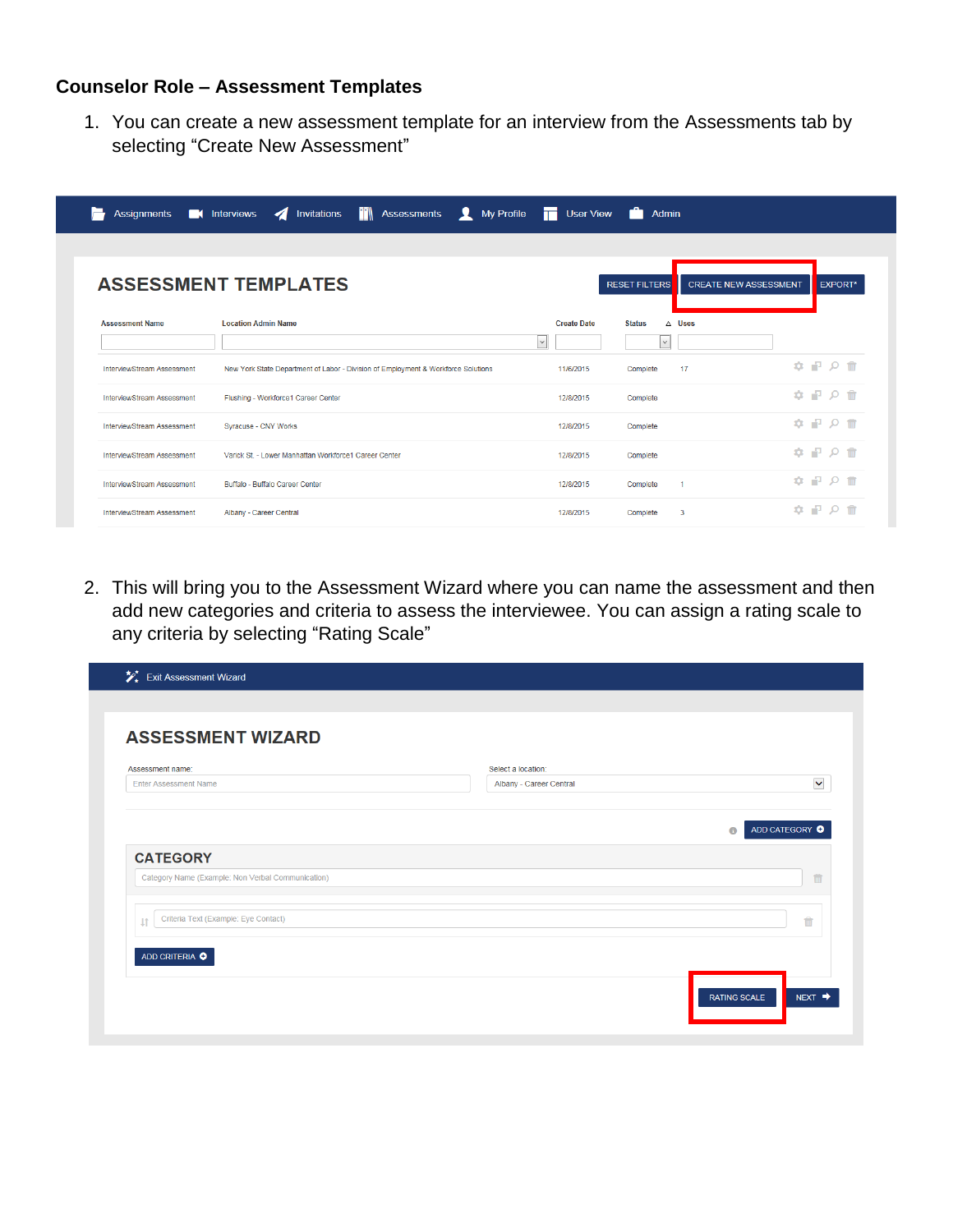3. You can create new rating scales and/or update the preselected fields. You can also add new rating selections by selecting "Add New Rating". Once you are finished, select "Submit Ratings" and they will be applied to all the criteria.

| ٠<br>Wizard | ADD NEW RATING O                       |                    |
|-------------|----------------------------------------|--------------------|
|             | N/A<br>1Ť<br>û                         |                    |
| ENT WIZ     | Needs Improvement<br>$\downarrow$<br>m |                    |
|             | Good<br>û<br><b>LT</b>                 | Labor, Division of |
|             | Excellent<br><b>LT</b><br>Ñ            |                    |
|             | û<br>1Ť                                |                    |
|             | m<br>$\downarrow$                      |                    |
| #1          | SUBMIT RATINGS V                       |                    |
|             |                                        |                    |

4. Select "Next" once you have entered all the Categories and Criteria

| ADD CRITERIA O                       |  |
|--------------------------------------|--|
| RATING SCALE<br>$NEXT$ $\rightarrow$ |  |
|                                      |  |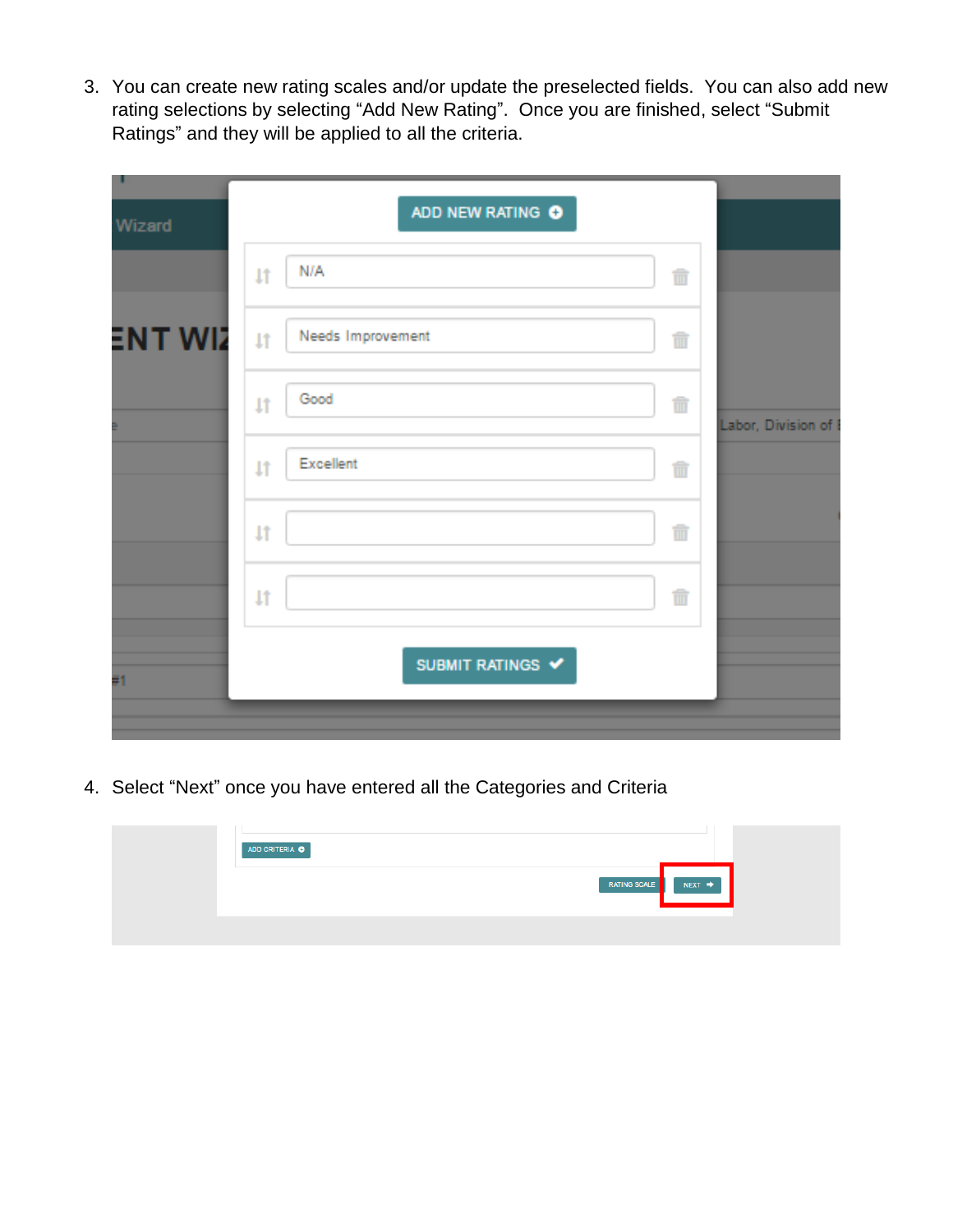5. You can create helper text to assist someone while filling out the rating scales. Select "Create" when you are finished creating the assessment.

| <b>Create Helper Texts</b> |           |
|----------------------------|-----------|
| Sample Criteria #1         | $\bullet$ |
| N/A                        |           |
| Does not apply             |           |
| Needs Improvement          |           |
| Can improve on an area     |           |
| Good                       |           |
| Enter Helper Text          |           |
| Excellent                  |           |
| <b>Enter Helper Text</b>   |           |
|                            |           |
| Sample Criteria #2         | $\bullet$ |
| Sample Criteria #3         | $\bullet$ |
| Criteria #1                | $\bullet$ |

6. The new assessment will be listed in the Assessment Templates tab where you can edit, copy, or preview it

|                            | Assignments <b>and Interviews A</b> Invitations <b>in Assessments A</b> My Profile <b>T</b> User View <b>C</b> |                    | Admin                                       |                              |                                                                    |
|----------------------------|----------------------------------------------------------------------------------------------------------------|--------------------|---------------------------------------------|------------------------------|--------------------------------------------------------------------|
|                            |                                                                                                                |                    |                                             |                              |                                                                    |
|                            | <b>ASSESSMENT TEMPLATES</b>                                                                                    |                    | <b>RESET FILTERS</b>                        | <b>CREATE NEW ASSESSMENT</b> | <b>EXPORT*</b>                                                     |
| <b>Assessment Name</b>     | <b>Location Admin Name</b><br>$\vee$                                                                           | <b>Create Date</b> | $\triangle$ Uses<br><b>Status</b><br>$\vee$ |                              |                                                                    |
| InterviewStream Assessment | New York State Department of Labor - Division of Employment & Workforce Solutions                              | 11/6/2015          | 17<br>Complete                              |                              | $\begin{array}{c} \bullet & \circ \\ \bullet & \circ \end{array}$  |
| InterviewStream Assessment | Flushing - Workforce1 Career Center                                                                            | 12/8/2015          | Complete                                    |                              | ☆ ₽ Ω 命                                                            |
| InterviewStream Assessment | Syracuse - CNY Works                                                                                           | 12/8/2015          | Complete                                    |                              | $\begin{array}{c} \bullet & \circ \\ \bullet & \circ \end{array}$  |
| InterviewStream Assessment | Varick St. - Lower Manhattan Workforce1 Career Center                                                          | 12/8/2015          | Complete                                    |                              | $\begin{array}{c} \bullet & \circ \\ \bullet & \circ \end{array}$  |
| InterviewStream Assessment | <b>Buffalo - Buffalo Career Center</b>                                                                         | 12/8/2015          | Complete<br>$\overline{1}$                  |                              | ☆ ₽ Ω 命                                                            |
| InterviewStream Assessment | Albany - Career Central                                                                                        | 12/8/2015          | 3<br>Complete                               |                              | $\begin{array}{c} \bullet & \bullet & \circ & \bullet \end{array}$ |